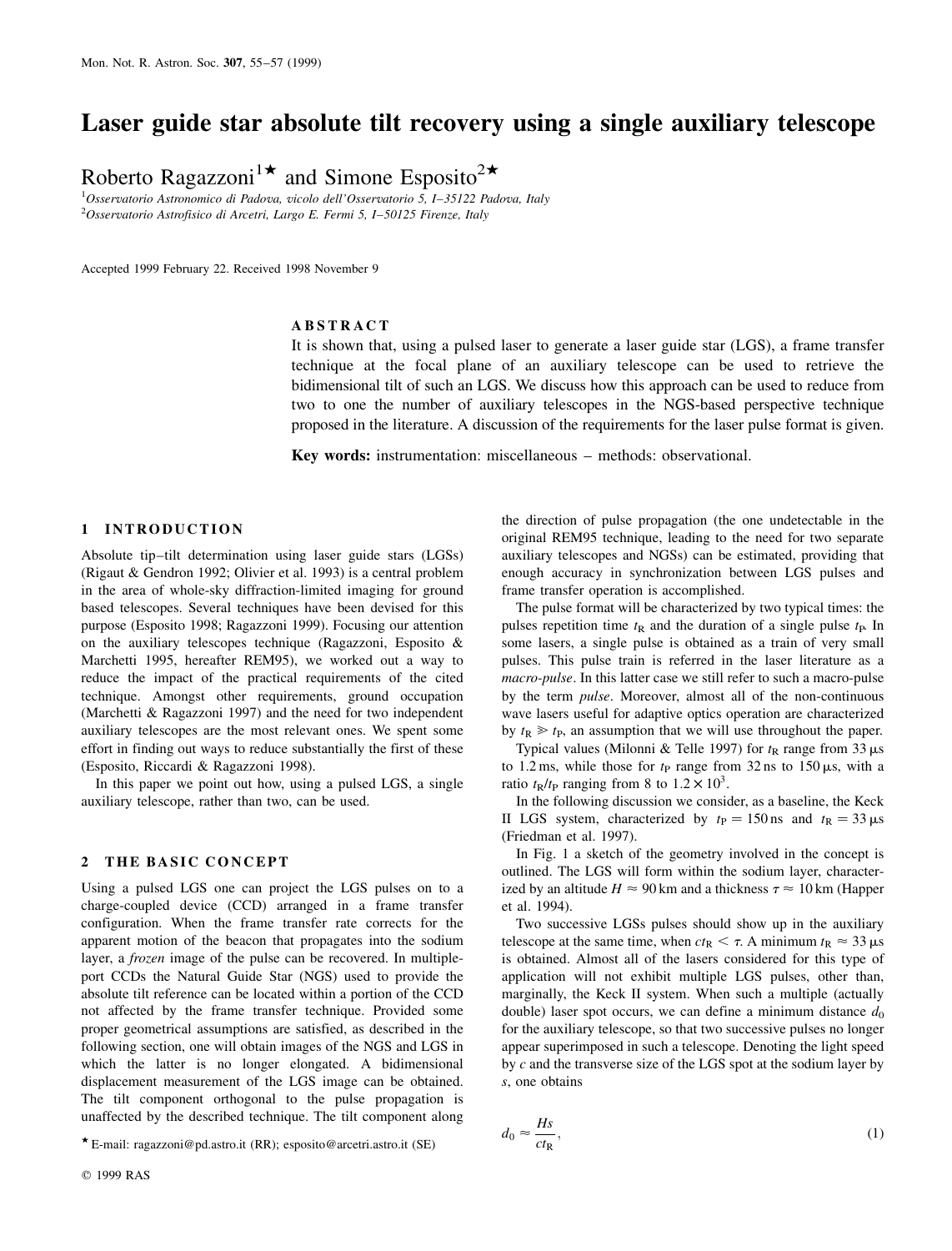

Figure 1. Geometry of the arrangement described in the text.

and, correspondingly, a blind zone, characterized by an angular radius  $\theta_B$ , in which the REM95 technique with the modification proposed here cannot be achieved:

$$
\theta_{\rm B} \approx \frac{d_0}{H} = \frac{s}{ct_{\rm R}}.\tag{2}
$$

For the Keck II case (the only relevant one for this problem), assuming a reasonable  $s = 0.4$  m we obtain  $d_0 \approx 36$  m and  $\theta_B \approx 8$  arcsec. The assumed *s* value corresponds to about 1 arcsec; it should be noted that the smallest width achieved for an LGS spot is roughly 0.8 arcsec (Lloyd-Hart et al. 1995).

As  $\theta_B$  is of the same order as the isoplanatic patch size, one can conclude that the effect of this blind zone is irrelevant because a tracking star within  $\theta_B$  can be observed from the main telescope, to measure the absolute tilt directly.

In order to ensure that the apparent elongation of a frozen spot will not be larger than its transverse dimension, one should avoid positioning the telescope at a distance greater than  $d_1$ , defined by

$$
d_1 \approx \frac{sH}{ctP},\tag{3}
$$

corresponding to an angular displacement of the tracking NGS from the science target given by  $\theta_1$ :

$$
\theta_1 \approx \frac{s}{ct_P}.\tag{4}
$$

Under the conditions discussed above, typically  $d_1 \approx 800 \,\text{m}$ and  $\theta_1 \approx 0.5^\circ$ . These numbers are to be compared with typical distances found, for instance, in Marchetti & Ragazzoni (1997), leading to the conclusion that in the practical range the suggested modification will not exhibit a spot size along the propagation path substantially larger than the orthogonal one. This means that

errors no larger than that induced by the transverse size should be experienced.

### 3 TIMING REQUIREMENTS

An LGS spot will travel along the sodium layer and will appear as a moving object on the auxiliary telescope. A displacement of  $\Delta z$ along the LGS propagation direction will translate into an angular displacement  $\Delta\theta$  given by

$$
\Delta \theta \approx \frac{d\Delta z}{H^2},\tag{5}
$$

where  $d$  is the current auxiliary telescope distance from the LGS projector. The apparent speed of propagation as seen from the ground of the LGS spot is just c/2 (because of the round trip of the light) so that an angular speed (see also Fig. 2)

$$
\frac{\partial \theta}{\partial t} \approx \frac{cd}{2H^2} \tag{6}
$$

will be measured at the focal plane of the auxiliary telescope.

In order to freeze such an angular displacement, a CCD characterized by a given pixel size  $px$ , expressed in arcsec, has to be operated in a frame transfer mode with a frequency  $f_{ck}$  given by

$$
f_{\rm ck} \approx 206265 \times \frac{cd}{2H^2(px)}.\tag{7}
$$

A typical figure of  $f_{ck} \approx 400 \text{ kHz}$ , when  $px = 1 \text{ arcsec}$ , is obtained. Such a value is not a demanding one (Levine, Janesick & Shelton 1994). It is to be pointed out, in fact, that the CCD is read *after* the end of the frame transfer operation, in a much slower manner.

During the read-out phase, a small number of pixels are read.